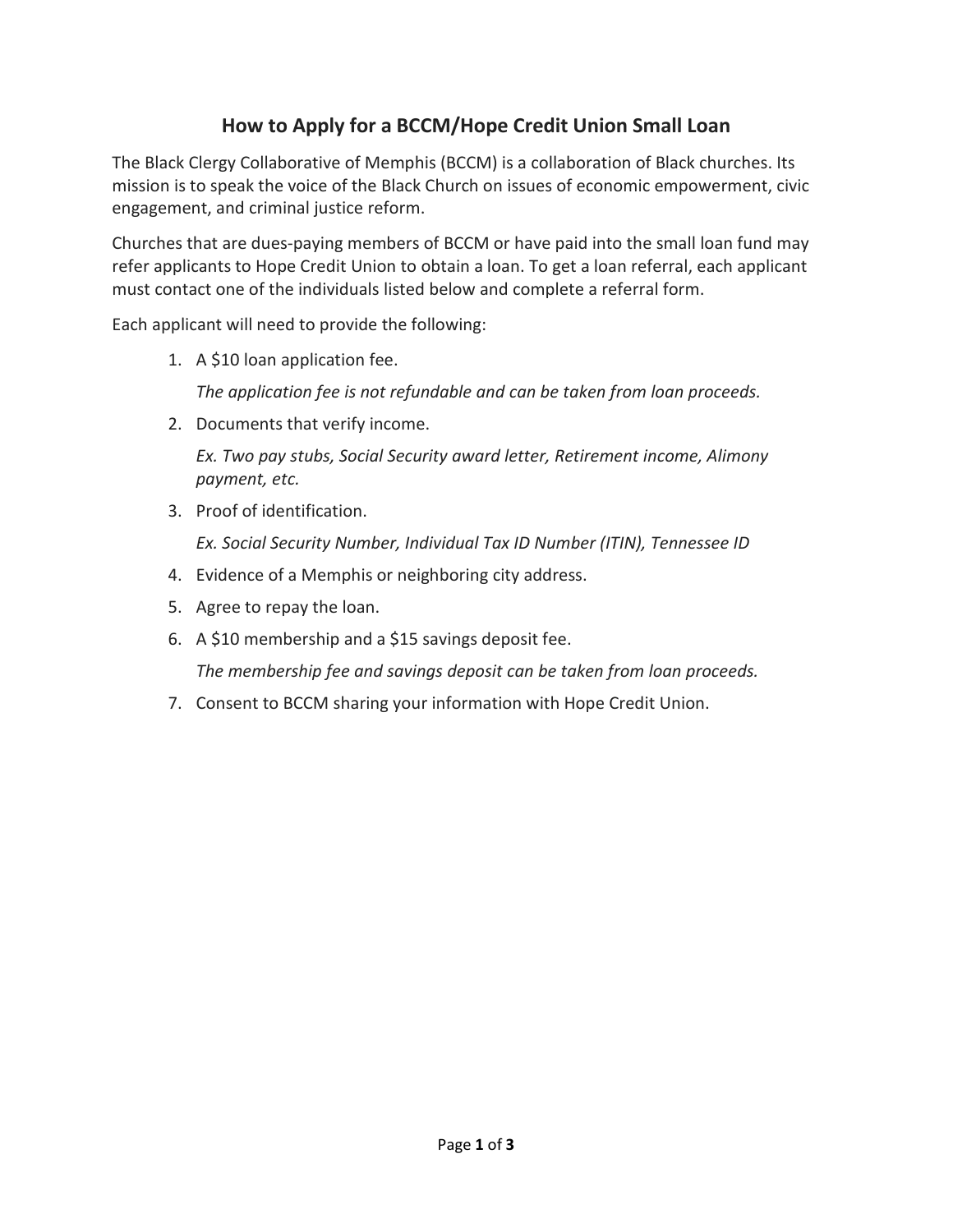|    | <b>Participating Church &amp; Pastor</b>                                                                                                                           | <b>Contact to Apply for a Loan</b>                                               |
|----|--------------------------------------------------------------------------------------------------------------------------------------------------------------------|----------------------------------------------------------------------------------|
| 1. | Reverend Earle J. Fisher, Ph.D.<br><b>Abyssinian Missionary Baptist Church</b><br>3890 Milbranch Rd<br>Memphis, TN 38116<br>https://abcministries1.wildapricot.org | <b>Gail Tyree</b><br>abcministries12@gmail.com<br>901.452.4384                   |
| 2. | <b>Reverend Gina M. Stewart D. Min</b><br><b>Christ Missionary Baptist Church</b><br>480-494 South Parkway East<br>Memphis, TN 38106<br>https://www.christmbc.org  | Rev. Dr. Nadolyn Wood Dunigan<br>dr.nadolyn.dunigan@gmail.com<br>901.581.6819    |
| 3. | <b>Reverend Martin G. McCain</b><br><b>Grace United Methodist Church</b><br>1619 E. Raines Rd<br>Memphis, TN 38116<br>http://www.graceonraines.org                 | <b>Elvin Lackey</b><br>Elvinblackclergy@gmail.com<br>901.652.8521                |
| 4. | <b>Bishop Ed Stephens, Jr.</b><br><b>Golden Gate Cathedral</b><br>3240 James Rd<br>Memphis, TN 38128<br>https://www.goldengatecathedral.org                        | <b>David Middleton</b><br>David@goldengatecathedral.org<br>901.372.7222 option 6 |
| 5. | Reverend Dr. J. Lawrence Turner<br><b>Mississippi Boulevard Christian Church</b><br>70 North Bellevue Boulevard<br>Memphis, TN 38104<br>https://www.theblvd.org    | <b>Bettye L. Boone</b><br>boone.bettye@theblvd.org<br>901.729.6222               |
| 6. | <b>Reverend Paul Reed</b><br><b>New Friendship Missionary Baptist Church</b><br>1490 Gold Avenue<br>Memphis, TN 38106<br>https://www.theshipmbc.org/               | <b>Earline Jones</b><br>earlybirde1996@gmail.com                                 |
| 7. | <b>Reverend Darell L. Harrington</b><br><b>New Sardis Baptist Church</b><br>7739 E Holmes Rd<br>Memphis, TN 38125<br>https://newsardis.org/                        | <b>Karen Wells</b><br>newsardischurch@bellsouth.net<br>901.634.9022              |
| 8. | <b>Reverend Andre Davis</b><br><b>Path Ministries Christian Church</b><br>598 Edith Midtown<br>Memphis, TN 38126<br>https://www.facebook.com/PATHministriesMem/    | Contact not yet identified.                                                      |